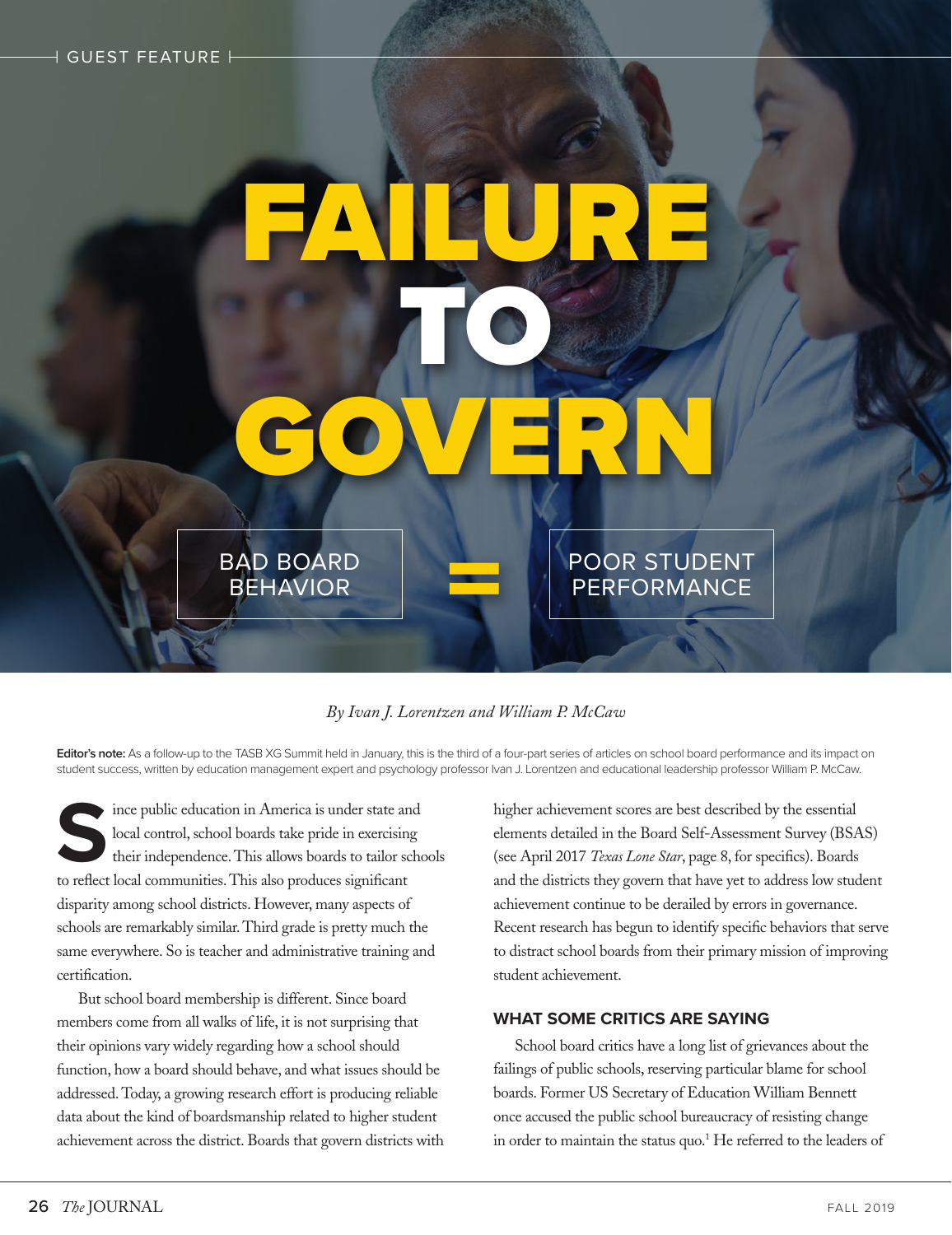public education as the "blob" (bloated educational bureaucracy) and called for reforms to "shrink the blob." He advocated putting education in the hands of corporations, city majors, or private enterprise, which he thought were more efficient entities. Districts that have experimented with such reforms, however, report mixed results in terms of financial efficiency or improved achievement scores.

In 2003, Paul Hill, founder of the Center on Reinventing Public Education, identified one particularly troubling way in which individual board members can cause mischief.2 Not only do board members have the power to disrupt schools, he wrote, they often gain personally from doing so. This gains favor with specialinterest factions within the community. Such behavior by one member breaks down the self-restraint of other board members, who themselves begin initiating their own, not the district's, agendas for change. Board members who engage in such actions must realize that their behavior is associated with lower student achievement.

In addition, Chester Finn, president of the Thomas B. Fordham Institute, called school boards an "outrage" and advocated "putting this dysfunctional arrangement out of its misery and moving on to something that will work for children."3 However, the alternative structure designed to replace the publically elected school board that might produce better results at lower costs has yet to materialize.

Is it possible the critics are right? Are school boards partially responsible for low student achievement scores? Recent research has begun to answer this question.

#### **GOVERNING 'FROM THE MEZZANINE'**

School boards should focus on district governance and not be involved in administrative leadership. It's been said that the board governs the district "from the mezzanine," where it steers the district forward while delegating administrative matters to the superintendent.

Hiring and evaluating the superintendent is one of the most important jobs of the board. Once the superintendent is hired, the board must clarify expectations for the district's direction and then delegate leadership of the district to the superintendent. It is the superintendent who will decide how the district will get there.

Furthermore, principals lead the schools, and classroom teachers instruct the students. When everyone is clear about – and stays focused on – their primary responsibilities, the system works well. Boards, especially, need to respect how governance, as described by the BSAS, differs from administrative leadership.

# **THE PROBLEM OF MICROMANAGEMENT**

The negative and harmful effects of micromanagement are often cited in the literature. Nicholas Caruso stated that "the greatest complaint by superintendents is that of the board micromanaging the administration."4 Nancy Walser noted that "over and over . . . micromanagement – usually by one or two members of the board – was criticized by both board members and superintendents as their most common cause of frustration."<sup>5</sup>

Micromanagement is a failure to respect the proper roles and responsibilities between the board and administration. Simply, when boards take on duties of the superintendent, the result is micromanagement.

#### **BOARD DISARRAY**

What happens to student achievement when board members disagree about what boards are supposed to do? In addition to identifying the characteristics of high-performing boards, the Montana study collected data on multiple members of the same board and analyzed the amount of reported variation.<sup>6</sup> When board members were in agreement concerning the roles and responsibilities of the board, they governed districts with the highest student achievement scores. Conversely, boards who had members holding a wide variety of opinions concerning their roles and responsibilities governed districts with the lowest student achievement scores.

 The term "disarray" was used to describe such a board. One of the most important tasks of the collective board is to work toward consensus about what a board does and how board members should conduct themselves. Effort should be made annually to provide for board training in this regard. Effective boards work to keep disarray to a minimum.

#### **AVOID THE 'KILLER B'S'**

Paul Houston identified the "killer B's" as being distractions for both collective and individual board members.7 Boards that allow urgent issues such as buses, buildings, books, budgets, ballgames, and bonds to capitalize time, energy, and attention fail to focus on the essential elements of the Board Standards described in the BSAS. Houston advises boards to focus instead on the "critical C's," such as connections, communication, collaboration, community building, child advocacy, and curricular choices. The "C's" capture the essential issues of boardsmanship.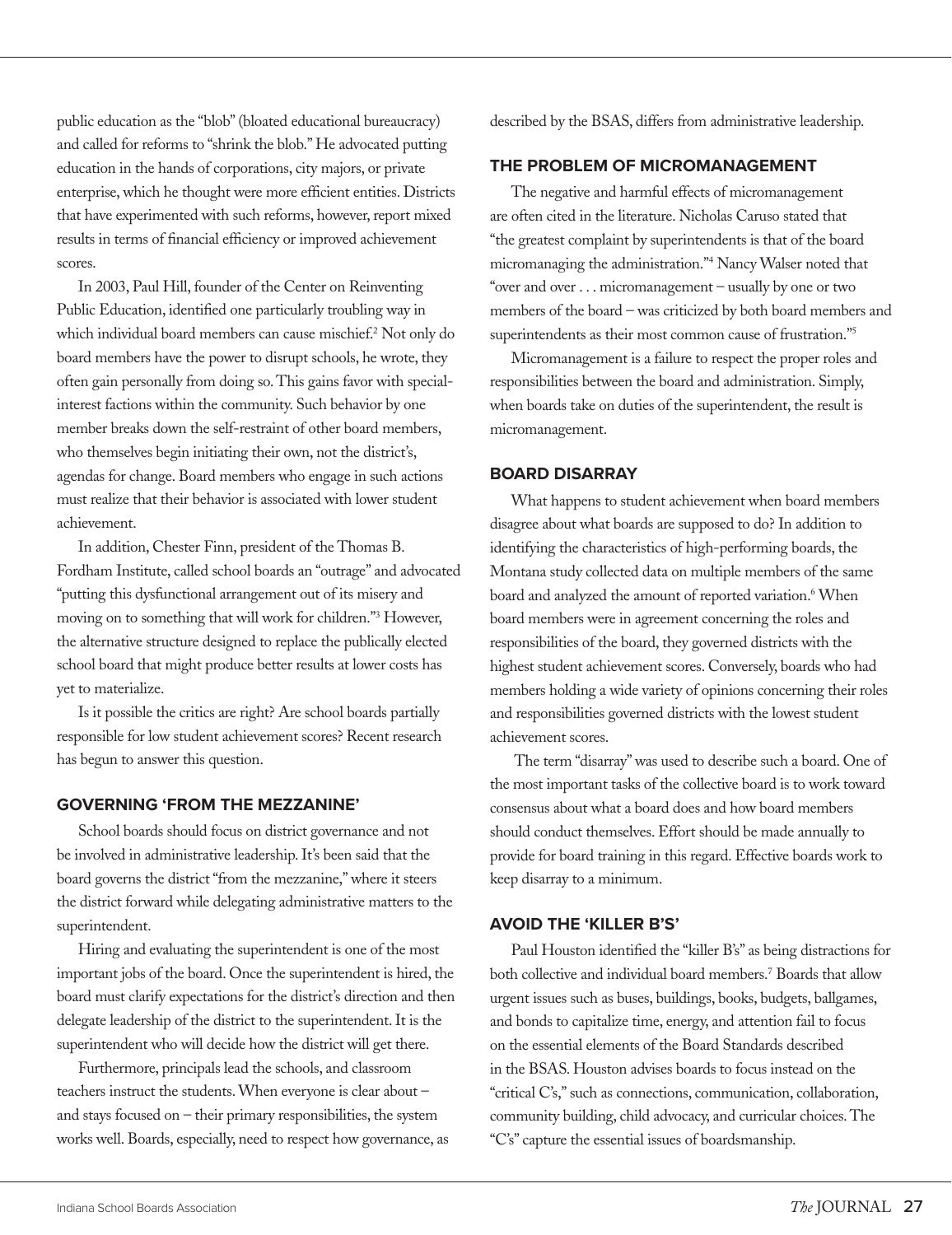# **COLLECTIVE AND INDIVIDUAL ERRORS**

Effective boardsmanship can be examined in two ways: as a collective body and as individual board members. But it is only recently that the collective board, as well as individual board members, has been studied in relationship with student achievement.

Errors in the board room. David Lee and Daniel Eadens recently conducted a study of school boards across the country by examining video and audio recordings of 115 school board meetings.8 Their research established statistically significant relationships between certain boardsmanship behaviors and low student achievement scores. These boards conducted meetings that could be described as: (1) being less orderly, (2) spending little time on student achievement, (3) not listening respectfully and attentively to the person speaking, (4) having members advance their own agendas, (5) having a poor working relationship with the leadership team, (6) having few members rely on the

superintendent for advice/input, (7) having members, other than the chair, taking excessive meeting time advancing an agenda, and (8) being less focused on policy items. These characteristics described boards that governed districts with low student achievement scores.

Errors by individual board members. Being elected to a school board is one of the few occasions in our society where individual citizens with little or no background can quickly acquire power. Most school board members respect this responsibility and are content to sit back for a time and become familiar with typical proceedings. But there are exceptions. And it only takes one or two board members to cause problems for the district. There are several things individual board members should avoid. First, don't be too forward too quickly – you are not automatically an expert on educational governance. Be careful not to micromanage the

administration or faculty; take time to learn. Second, don't be too detached. Sitting back, deferring to the administration and

# Clean Diesel: Enviromentally Responsible and Economic

 The Thomas Built Bus now available with the new Detroit or Cummins engine has near Zero emissions and with improved fuel economy over older diesel engines is an excellent choice for your fleet



**Bus Sales & Leasina** 9294 South St. Rd. 15 Box 157 . Silver Lake, IN 46982 260.352.2722 · 800.331.8942 www.kerlinbus.com



# **U.S. EPA NOx And PM Standards**